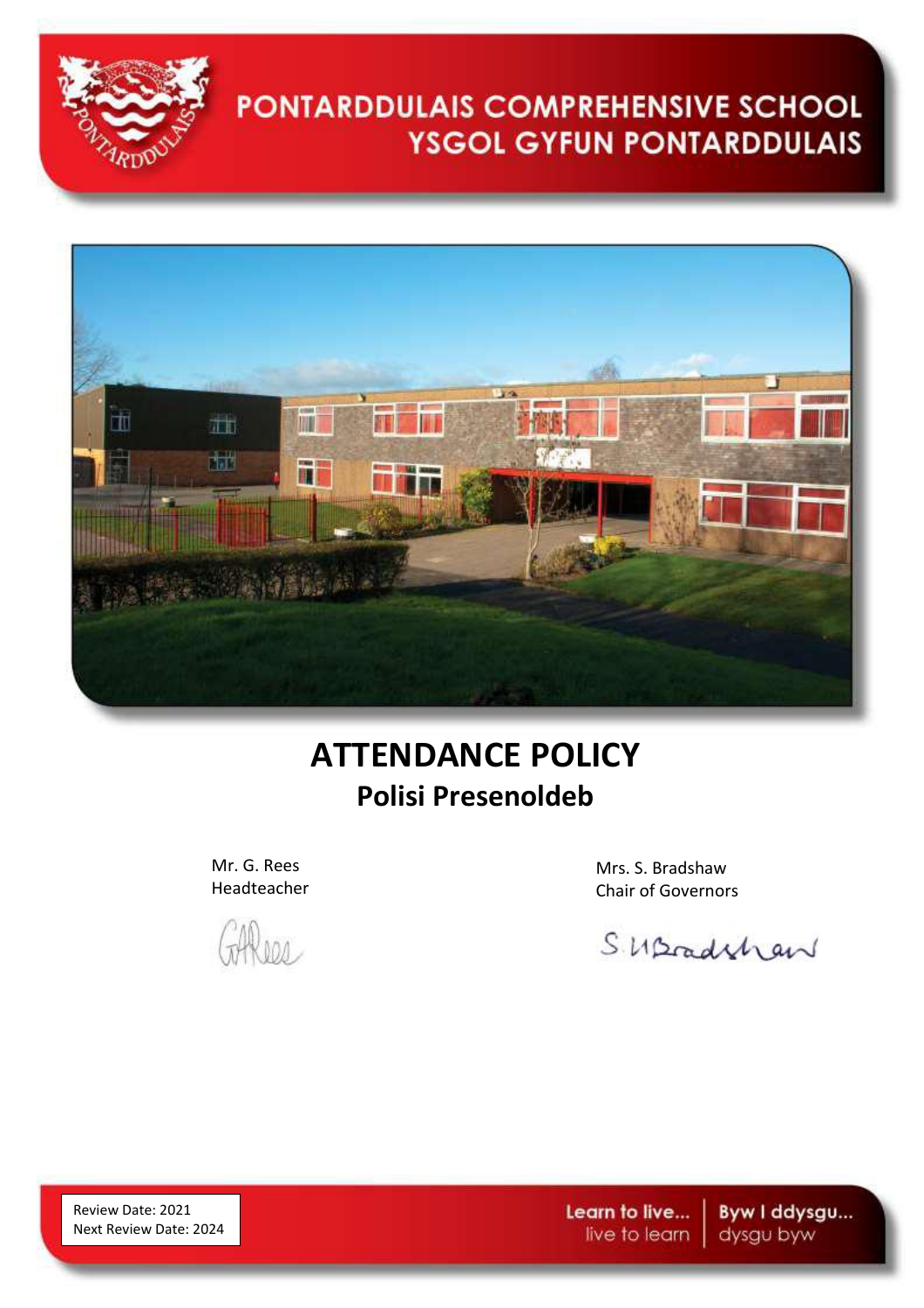

## **Attendance Policy**

*'When a child attends school on a regular basis, they take an important step towards reaching their full potential, and are given the greatest opportunity to learn new things and develop their skills.'* (Strategies for Schools to Manage Attendance - Welsh Assembly Government 2012)

Pontarddulais Comprehensive School fully endorses this belief. The raising of attendance is given priority in the School Evaluation Development Plan and it anticipates all staff complying with the clear and detailed guidelines for register keeping, the effective working procedures for detecting and dealing with non- attendance and its closely associated problem of lateness.

In February 2007 the school was granted funding via WAG by the LA for the implementation of electronic lesson monitoring. The grant provided laptops for all teachers in the school and funded the development of the network so that every classroom had a network point thus enabling lesson by lesson electronic registration to take place to improve the monitoring of pupil attendance. Using these methods and communicating personally with parents/carers, the school has worked hard to secure quartile 2 in Attendance for 2 consecutive years.

## **Procedures for Recording and Monitoring Attendance**

Along with all other secondary schools in the City and County of Swansea, Pontarddulais operates a computerised attendance recording system. This enables attendance records to be processed on computer, allowing immediate access to individual pupil data and whole school attendance data.

As with any form of registration process however, the computerised attendance data will only be of value to the school as long as individual class registers are scrupulously kept, according to agreed procedures, by all participating staff and as long as careful housekeeping procedures are maintained by the Affective Team. It is a combination of these methods, supported by close working relationships with parents/carers and pupils which has secured significant improvement in pupil attendance.

## **Staff Guidelines for Marking Computerised Registers**

All staff have access to Lesson Monitor in SIMS.net in the classroom. Accessing the register is done via thehomepage which is unique to every member of staff. Teachers will see their timetable for the day displayed in the My Classes Today panel on the homepage. By double clicking on a lesson in this panel allows the Take Register page for that lesson or registration session to open.

It is important to note that absence codes are issued by WAG and it is the school's responsibility to ensure that the most current codes are in use and that staff are aware of any changes.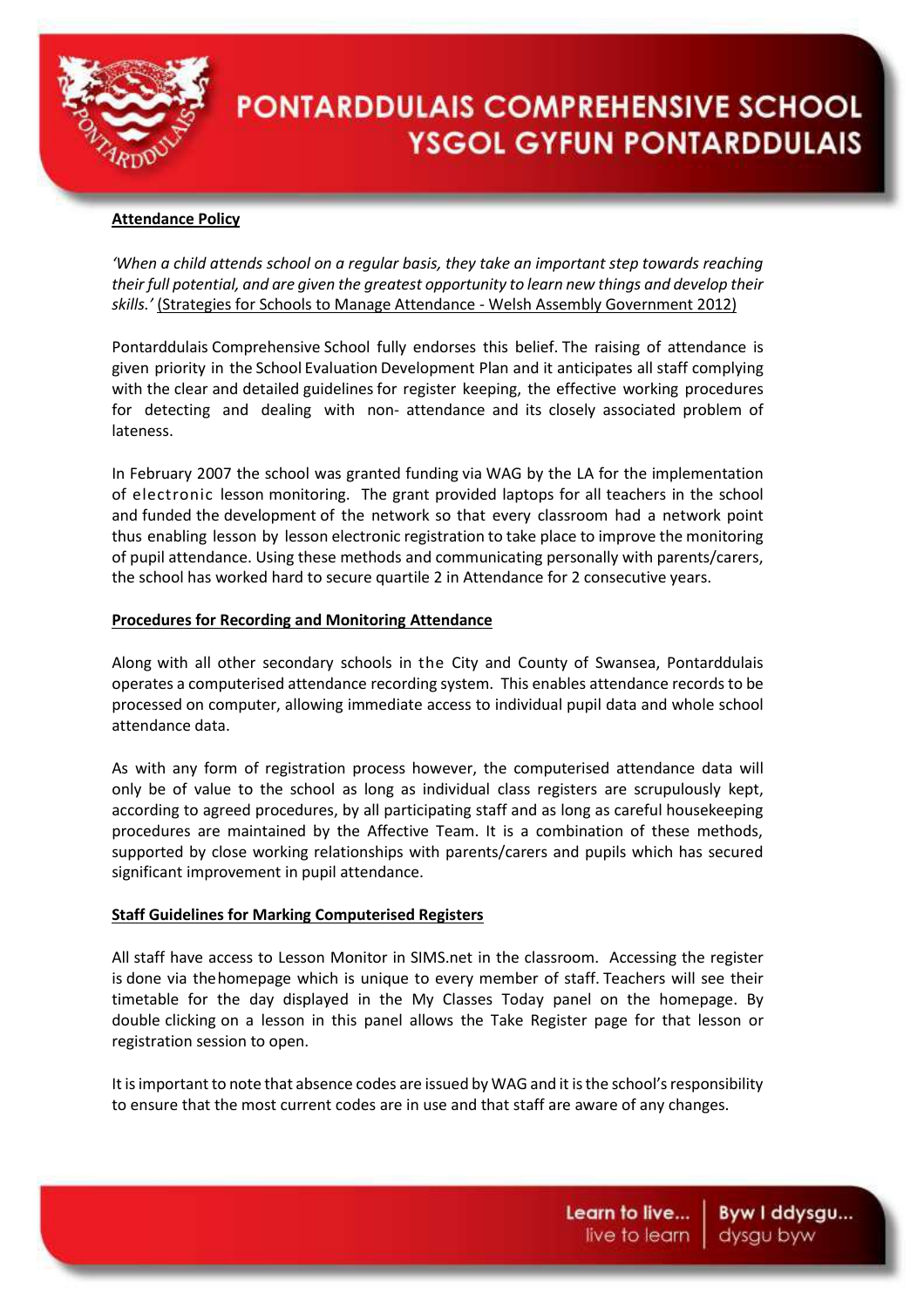

#### **Lateness Procedures**

Pupils arriving late, after the registration period, **MUST** report to the Attendance Officer in Room 8 and sign in. A late mark will be assigned thereby recording the pupil present on school premises. Any pupil found disregarding this Health and Safety requirement, when questioned about absences appearing on the weekly attendance data sheet, should be reported to their Progress Manager for a warning and for monitoring procedures to be implemented.

Similarly, pupils who are required to leave the school premises MUST report to the Attendance Officer / Progress Manager:

- a) their leaving of school premises to be noted for Heath and Safety procedures
- b) to show appointment cards / letters if appropriate

Regular incidents of lateness as well as being unsatisfactory, may, if not discouraged, lead eventually to absenteeism. When initially recognised, by the number of late marks 'L' on the weekly attendance data sheets, the pupil should be spoken to by the Attendance Officer / Form Tutor and referred on to the Progress Manager if the situation persists.

If a pupil is late on three occasions within a week a Room 10 Lunchtime detention is issued by the Progress Manager.

Detentions for persistent lateness will be imposed by the Progress Manager for those pupils who continue to incur late marks. If an after school detention is issued this requires 24 hours' notice to parents/carers.

The requested parental/carer signature on a detention form ensures that they are kept informed of the continuing problem.

## **Parental Responsibilities and School Procedures following pupil absences**

It is believed that early intervention following an absence will prevent pupils drifting into more frequent or prolonged absences. The fact that the pupil knows their absence will be noted, and that there will be a prompt following up, may in itself be a sufficient deterrent for many having unnecessary absences. Parents/guardians are required to contact the school on the first day of absence, if no contact is made the Attendance Officer makes a 'first day' call. The parents are required to contact the school on the third day of absence to clarify the situation. If no contact is made the Attendance Officer will again contact the parents/guardians on the third day of absence. The relevant Progress Manager will routinely contact the parents of pupils who systematically lose time from school and record the reason given for the absence. The appropriate code will then be assigned to the absence, where it is deemed appropriate, thereby authorising it.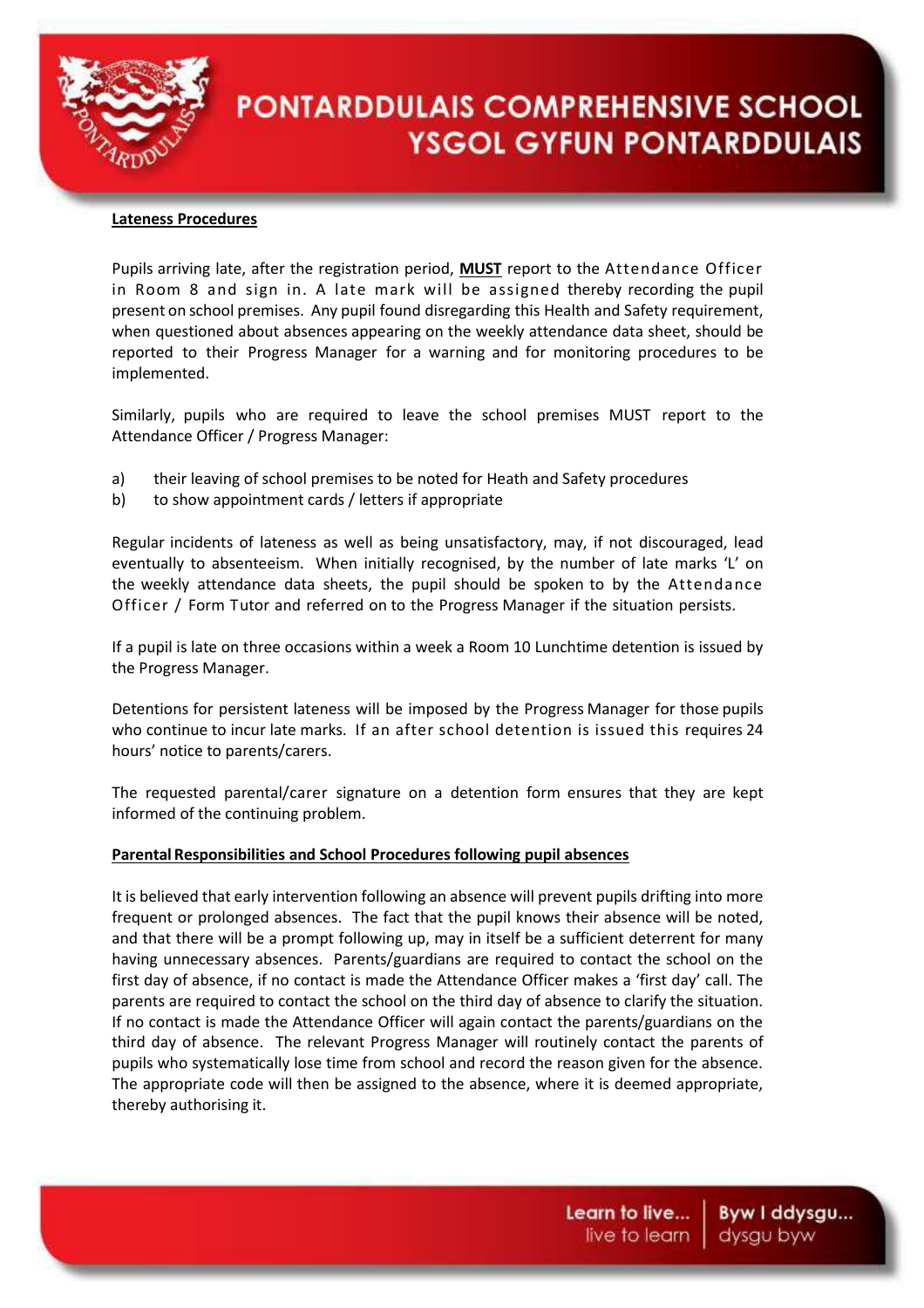

Where an absence occurs and phone contact has not been established between the parent and the Attendance Officer or the relevant Progress Manager, it is anticipated that a letter of explanation, from the parent, will be provided for the form tutor. These letters are to be dated and marked by the form tutor prior to sending them to the Attendance Officer for recording appropriate absence codes.

NB It is the daily duty of the form tutor to question and chase up absences that are indicated on the absence data sheet as N. Those occurring in the preceding week, which pupils claim have been explained in a parental phone call need to be checked by the Form Tutor who needs to contact the Attendance Officer. They will be assigned a new absence code and will no longer appear as N on the following absence data sheet. Where the letter N remains however, and the pupil still maintains that a phone call has been made, the pupils should be referred to the Attendance Officer who can confirm the contact or not. When the Attendance Officer, Form Tutor, Progress Manager and EWO work together to pursue absences without an explanation, the most effective outcomes are likely.

## **Truancy**

If, by following procedures outlined above, it is established that the pupil was in fact sent to school and that the parent was unaware of the absence(s), the period(s) of absence will be coded by the Attendance Officer working with the Progress Manager as a truancy.

## **Internal Truancy**

Truanting lessons after registration can have the same adverse effect on a pupil's progress as other forms of absence. All teaching staff a r e therefore required to use the electronic attendance register, lesson monitor, for each group they teach. This registration of attendance is to precede the lesson and should always be carried out in a formal manner in order that pupils become accustomed to the fact that an attendance check will always be made by the teacher. Furthermore, recording pupil attendance at the very beginning of each lesson, ideally within the first 10 minutes, may also deter lateness, especially if staff routinely discipline those who incur an unacceptable number of 'lates' on their class registers with a detention.

Regular truancy spot checks will be carried out by the Attendance Officer using the extensive reports available within the SIMS Lesson Monitor module. Staff will monitor attendance when they register their classes and they can raise concerns with the Attendance Officer if they note any irregularities i.e pupil missing from registration, missing from previous lesson etc. This can be done without disruption to lessons and the Attendance Officer will be able to note absences from the class register and compare these with the official daily register.

Any pupil found to be truanting from a lesson may be checked against registers in previous lessons for that day. If additional absences have taken place the pupil's official attendance mark will be cancelled and coded as truancy for that specific morning or afternoon session.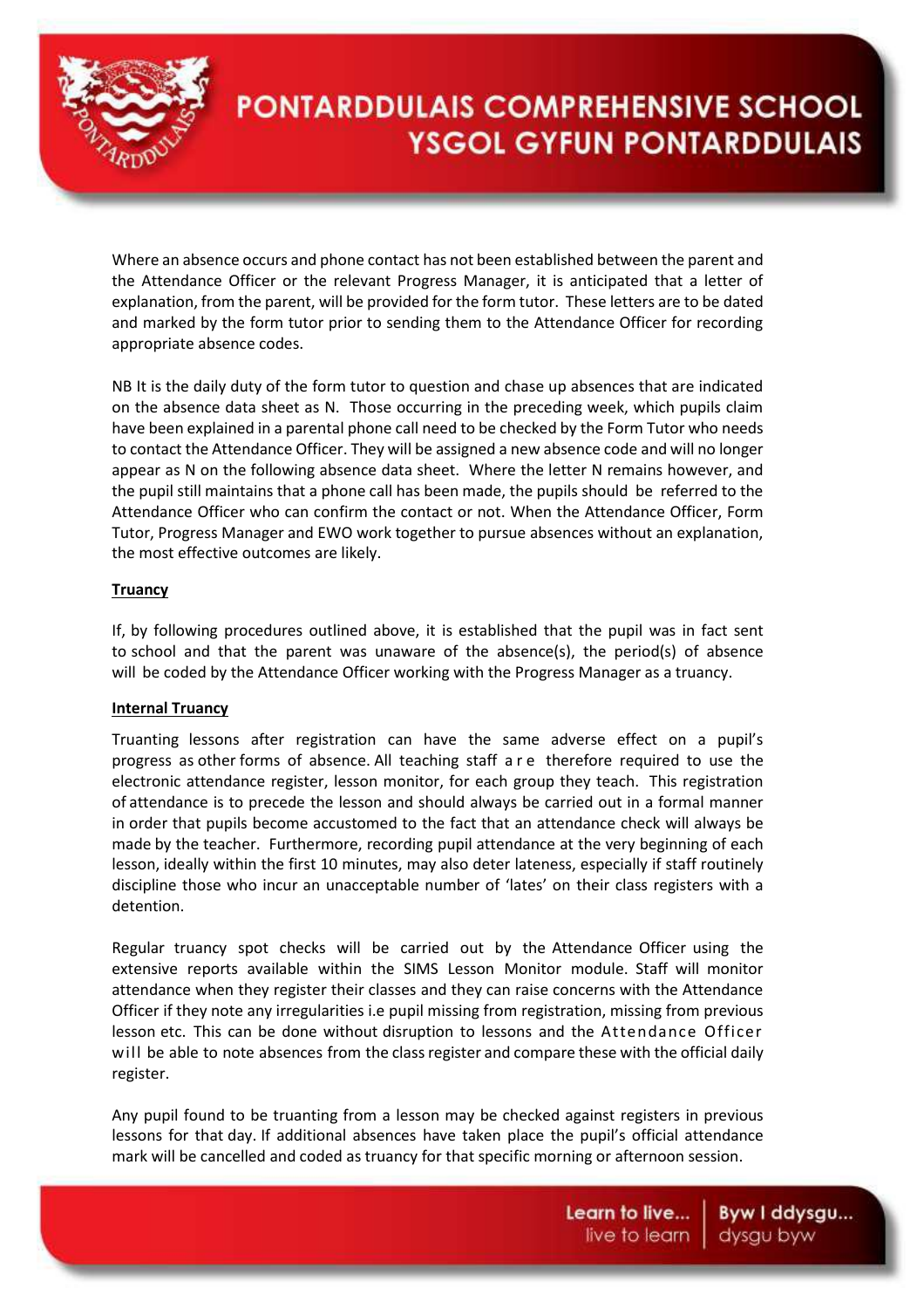

## **Sanctions imposed for truancy**

In all cases of truancy the Attendance Officer will notify the Progress Manager, who in turn will inform parents/carers that truancy has taken place. This can be done either by telephoning, or by obtaining the parent's signature on a reply slip of a standard detention letter. The pupil is then placed in the appropriate detention.

#### **Persistent Truancy**

In cases of persistent truancy, the pupil should be placed on a daily report and his/her attendance monitored. Following identification of repeated truancy the pupil is referred to the Affective Area Co-ordinator. The sanction can be repeated if truancy occurs again. The pupil will be monitored on a lesson by lesson basis by the class teachers and the Attendance Officer. If there are concerns relevant Progress Managers will contact parents. This detailed monitoring will provide information for the Progress Manager, Affective Area Coordinator and the parents. If required a Monitoring Sheet is issued whereby teachers can comments on attendance, punctuality and behaviour. The duration of this daily report will depend on the comments received.

Pupils will **NEVER** be excluded for truancy, but will be most likely to be referred to the Affective Area Co-ordinator and the 'Team Around the Child' (TAC). Pupils can expect to be picked up by multi agency truancy patrols if they miss school.

#### **Term-time Holidays**

The Headteacher will consider every application individually. Policy is NOT to grant leave of absence for a holiday other than in the most exceptional circumstances. Time off school for family holidays is **not a right**. An application must be made in writing, with appropriate evidence, **in advance** of the intended holiday. Please address all correspondence to Miss Rachel Thomas, Assistant Headteacher.

The Headteacher will consider authorising holidays for:

- service personnel and other employees who are prevented from taking holidays during term-time;
- when a family needs to spend time together to support each other during or after a crisis;
- parents who are subject to a strict and non-negotiable holiday rota and evidence is provided to this effect.

#### **ExpectedLong Term Absence**

In the event of expected long-term absence (more than 4 weeks), due to injury or other health reasons, Progress Managers and the Team Around the Child should make the necessary referral to initiate Home Tuition provided by the Authority.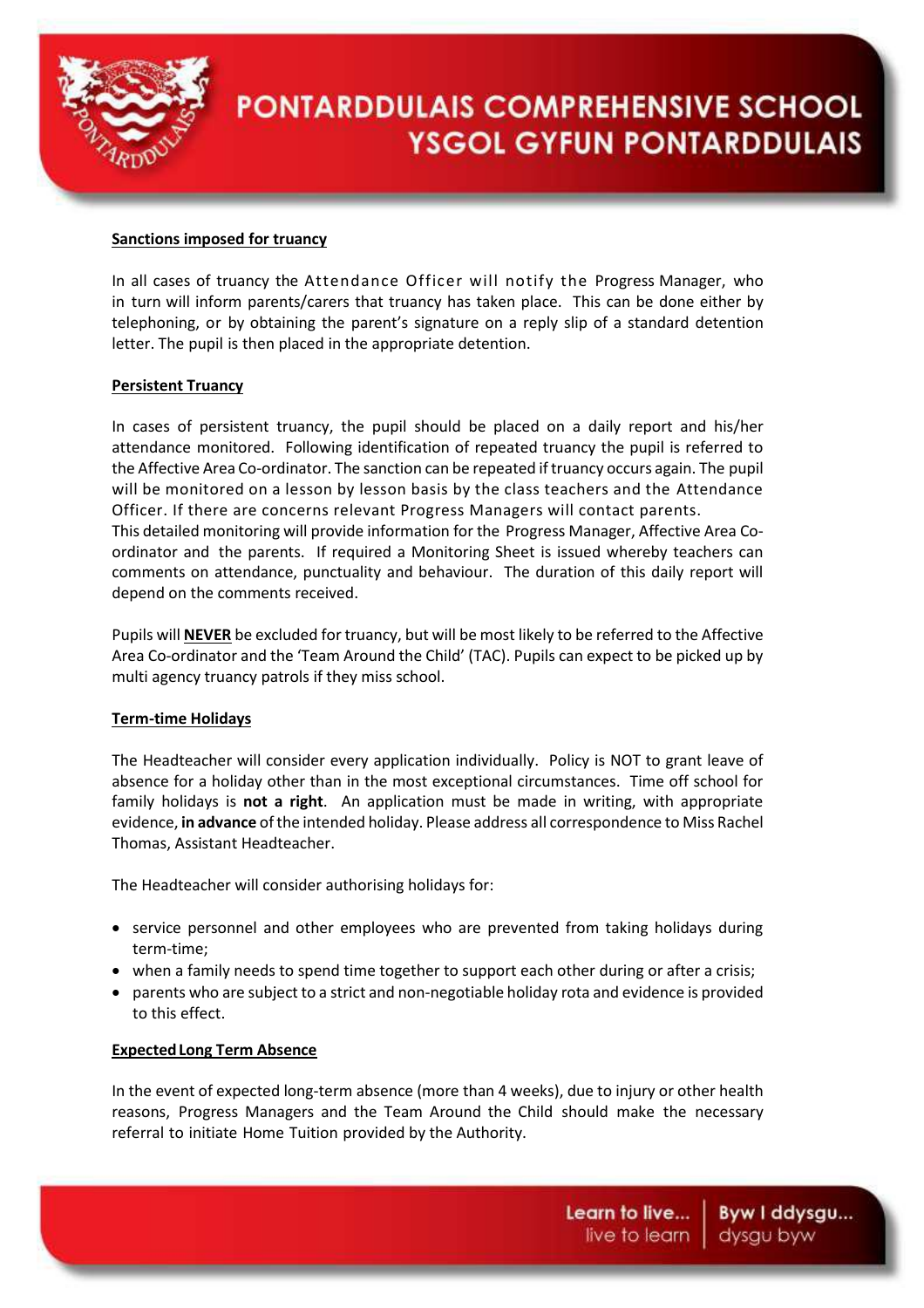

#### **Irregular Attendance**

Where concern regarding irregular attendance exists at a subject level, a lesson attendance/behavioural referral should be completed and passed on to the Progress Manager for further enquiries to be made.

Where infrequent attendance exists and intervention by the Progress Manager and the EWO fail to make a significant improvement, a formal written warning from the EWO should be sent to the pupil's parent or guardian, giving details of attendance over a specified period of time. Please refer to letter from EWO**.**

This particular document:

- Provides the parent with an accurate record of their child's attendance.
- Invites them to attend a meeting with the EWO and Progress Manager to discuss the situation.

These may bring to light changes in family circumstances which could be making regular attendance very difficult. Should this be the case, then the school would be in a better position to understand the events surrounding the absences and therefore be able to advise or even initiate assistance which may prevent further absenteeism and to authorise the current absence.

Where such circumstances do not exist, these documents serve as a clear warning of further action being taken that could well lead to a prosecution for non-attendance. This procedure will be carried out by the Education Welfare Officer (EWO).

## **Penalty notice statement for school to include in their attendance policies**

## **Education Welfare Officer**

The school currently has the benefit of a shared Education Welfare Officer who is able to provide intensive input to help address issues relating to attendance, attitude and behaviour.

Through specific interventions she is able to support children who would otherwise be persistent non-attenders.

The EWO, Mr. Lee Osbourne, works in conjunction with the Attendance Officer, Progress Managers and the Team Around the Child co-ordinator.